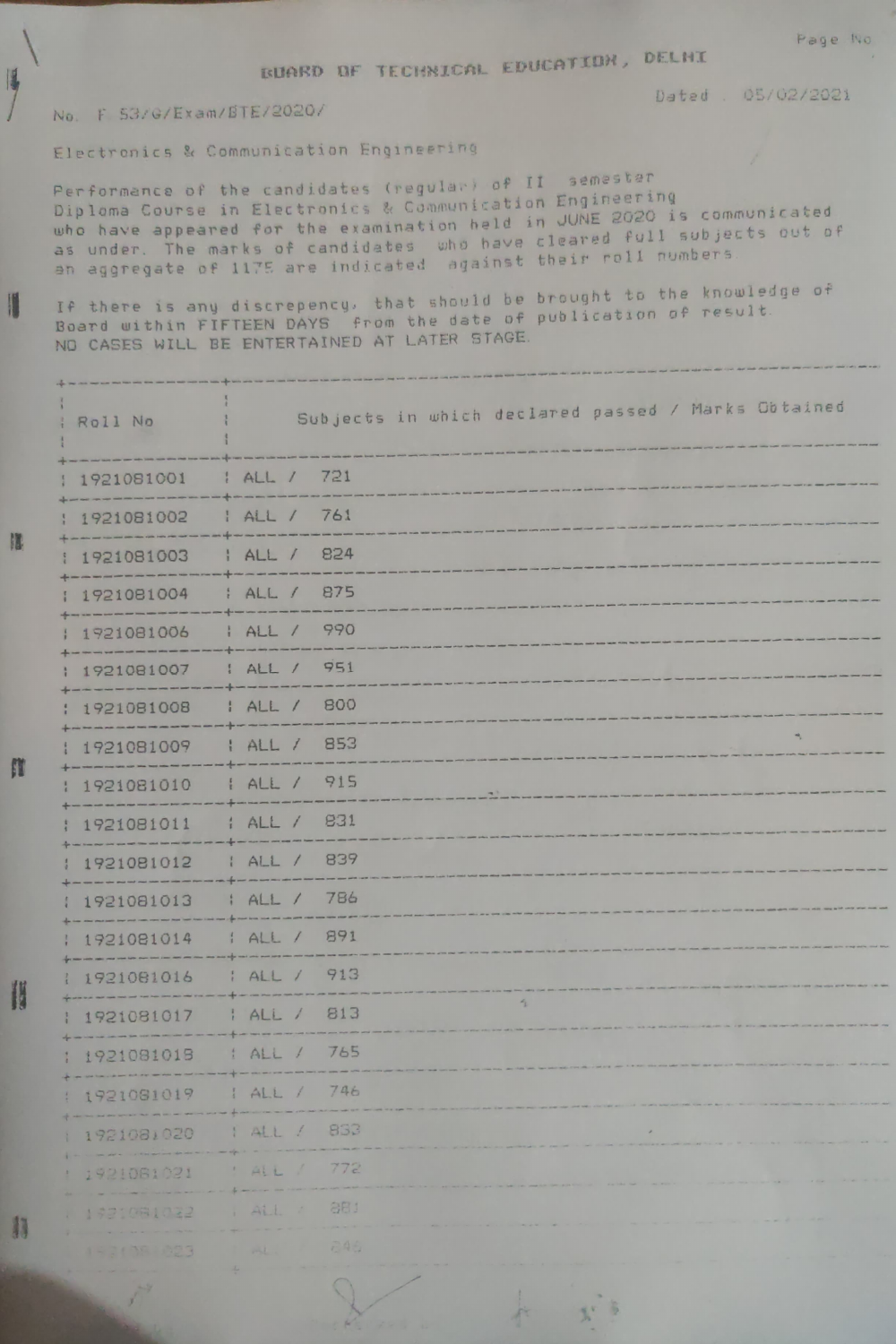| Roll No                                                | Subjects in which declared passed / Marks Obtained |
|--------------------------------------------------------|----------------------------------------------------|
| 1921081024                                             | 1 ALL / 741                                        |
|                                                        | : ALL / 836                                        |
| 1 1921081025                                           | : ALL / 878                                        |
| 1 1921081026                                           | 904<br>$H_{LL}$                                    |
| : 1921081027                                           | 734<br>HALL /                                      |
| 1 1921081028                                           | 760                                                |
| 1921081029                                             | HAL /<br>the surface that there have not the same  |
| : 1921081030<br>them have two country and the state of | 874<br>$1$ ALL $/$                                 |
| 1921081031<br>the party dealer and the con-            | 984<br>; ALL /                                     |
| 1921081032                                             | 850<br>! ALL /                                     |
| 1 1921081033                                           | 833<br>HALL /                                      |
| 1 1921081034                                           | 717<br>HALL                                        |
| 1921081035                                             | 856<br>ALL/                                        |
| 1 1921081036                                           | 783<br>HALL                                        |
| 1 1921081037                                           | 947<br>HALL/                                       |
| 1 1921081038                                           | $\rightarrow$<br>861<br>HAL /                      |
| 1 1921081039                                           | 926<br>! ALL /                                     |
|                                                        |                                                    |
| 1921081040                                             | : ALL / 785                                        |
| +--------------<br>1921081042                          | : ALL / 821                                        |
| 1921081043                                             | 786<br>HALL                                        |
| 1921081044   ALL /                                     | 868                                                |
| 1921081045                                             | 940<br>ABL/                                        |
| 1921081046                                             | $\mathcal{A}_{\Sigma}$<br>975<br>HALL              |
| 1 1921081047                                           | 842<br>1 At 1                                      |
| 1 1921081048                                           | 1 ALL / 735                                        |
| 1 1921081049                                           | 1 ALL / 856                                        |
| 1 1921081050                                           | . ALL / 800                                        |
|                                                        | 1 1921081051   ALL / 1015                          |
|                                                        | 1721091952 : ALL / 842<br>$\frac{1}{\sqrt{2}}$     |

H

津

P

产

年